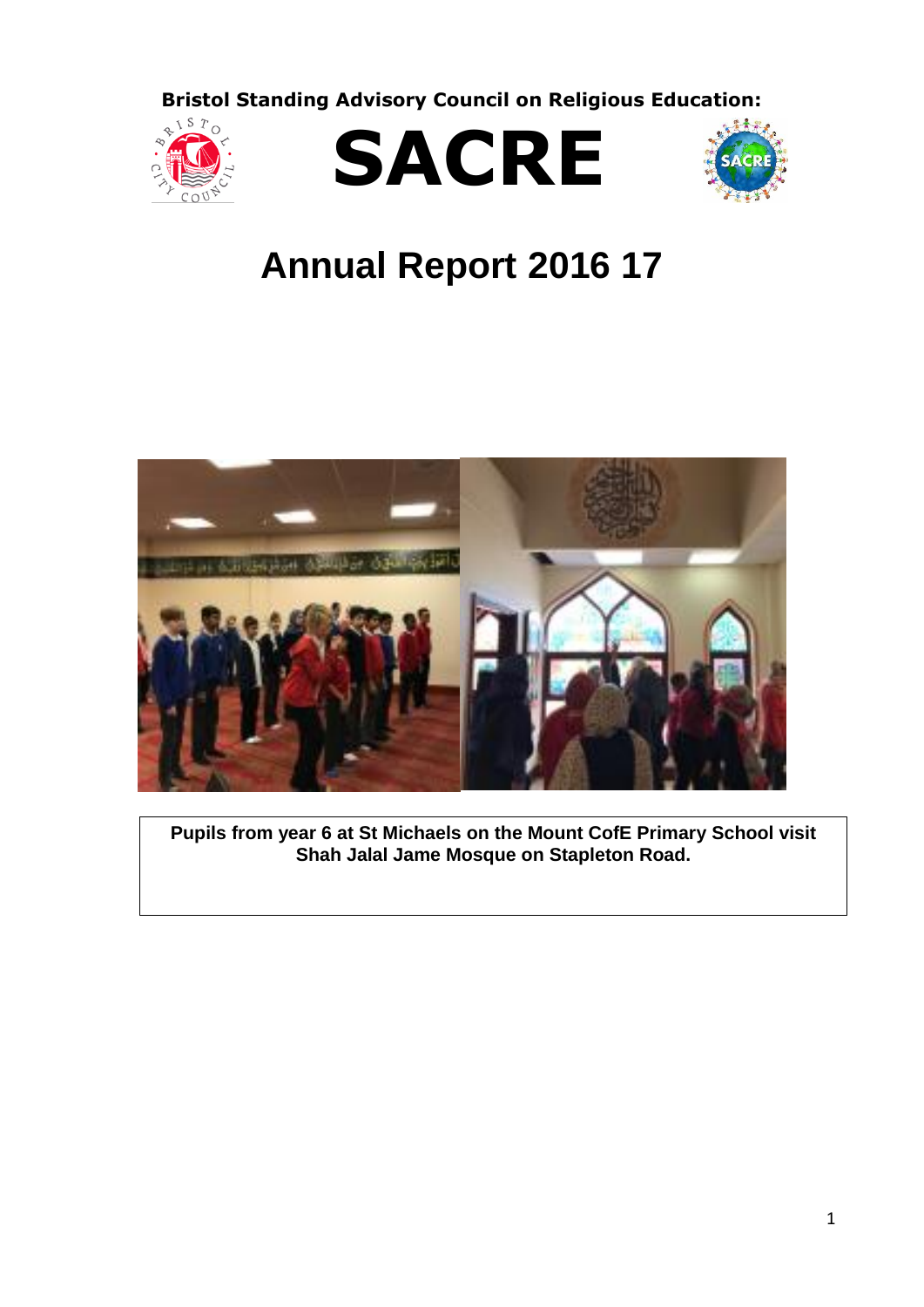## **Chair's Introduction**

Welcome to our annual report 2016-2017 showing just how busy Bristol SACRE has been in the last year. We have provided a valuable service as we continue to meet regularly and work enthusiastically to support RE in Bristol Schools. Bristol SACRE is proud to have such a diverse, talented and committed team who have supported the vision of excellence in RE in Bristol schools. We have achieved this through: monitoring, training, CPD, provision of materials to support our agreed syllabus, a new website, hub meetings bringing RE teachers together as well as our SACRE annual conference providing networking and CPD. We have also created new projects such as "WIRE" (Widening Inclusion in RE) to promote engagement in RE in schools through visits and events. We have continued to develope meaningful relationships with other organisations and faith groups to ensure that we can offer our schools the best support possible.

## **Supporting Good RE through CPD**

We have been creative in our CPD this year in order to challenge and inspire. We launched the new website and changes to the Agreed Syllabus at a training event on January 25th 2017.This was very well reviewed, it was led by Dave Francis who is a nationally known speaker and RE adviser for Bath and North East Somerset . Bristol shares the agreed syllabus with BANES as well as North Somerset and Haringey.

Our agreed syllabus AMV (Awareness Mystery and Value) offering schools new guidance partrticularly on assessment, along with sample SOL and model lesson plans, can be downloaded from our new website:<http://www.awarenessmysteryvalue.org/>

We are so pleased to have been able to continue to employ Katy Staples as the adviser to SACRE whose experience, talent and ability to connect with others has been a tremendous benefit to SACRE. Through the bespoke support that she has given to schools and the RE community she has succeeded in galvanising the talents of SACRE members and the RE community we have seen good progress.

During this year, acting as Hub leaders, Adam Robertson (RE subject leader at Horfield Primary School) and Esther Messinger (RE teacher at Bristol Cathedral Choir Secondary School.) have been able to orgnanise and offer regular Hub meetings, fascilitating school to school support. This has been jointly organised through the Learn Teach Lead Insitiative funded by the Jerusalem Trust and the St Matthias trust. LTLRE has injected life into the community of RE by organising a conference in June 2017 at Bailbrook Hotel in Bath - this was attended by 26 teachers from Bristol and was unanamously heralded as an excellent conference.

Jenny Brookes from the Local Authority has been able to ensure the link between the SACRE and the council. SACRE is grateful to Bristol City Council for its continuing support to Bristol SACRE through funding a service level agreement that ensures that SACRE continues to have up to date advice. We also thank our local councillors who serve on the Board of SACRE for their time, experience and advice.

### **'Meaningful relationships'**

We have meaningful relationships with LA schools, academies,faith groups, and other local SACRE's to ensure that we can offer our schools the best support possible.. We continue to work closely with faith communities in Bristol and ensure that teachers can access faith speakers and people to help ensure visits to places of worship run well. We signpost the annual "Diverse Open Doors Day" for teachers which is run by Bristol Multi-faith Forum . We also have a close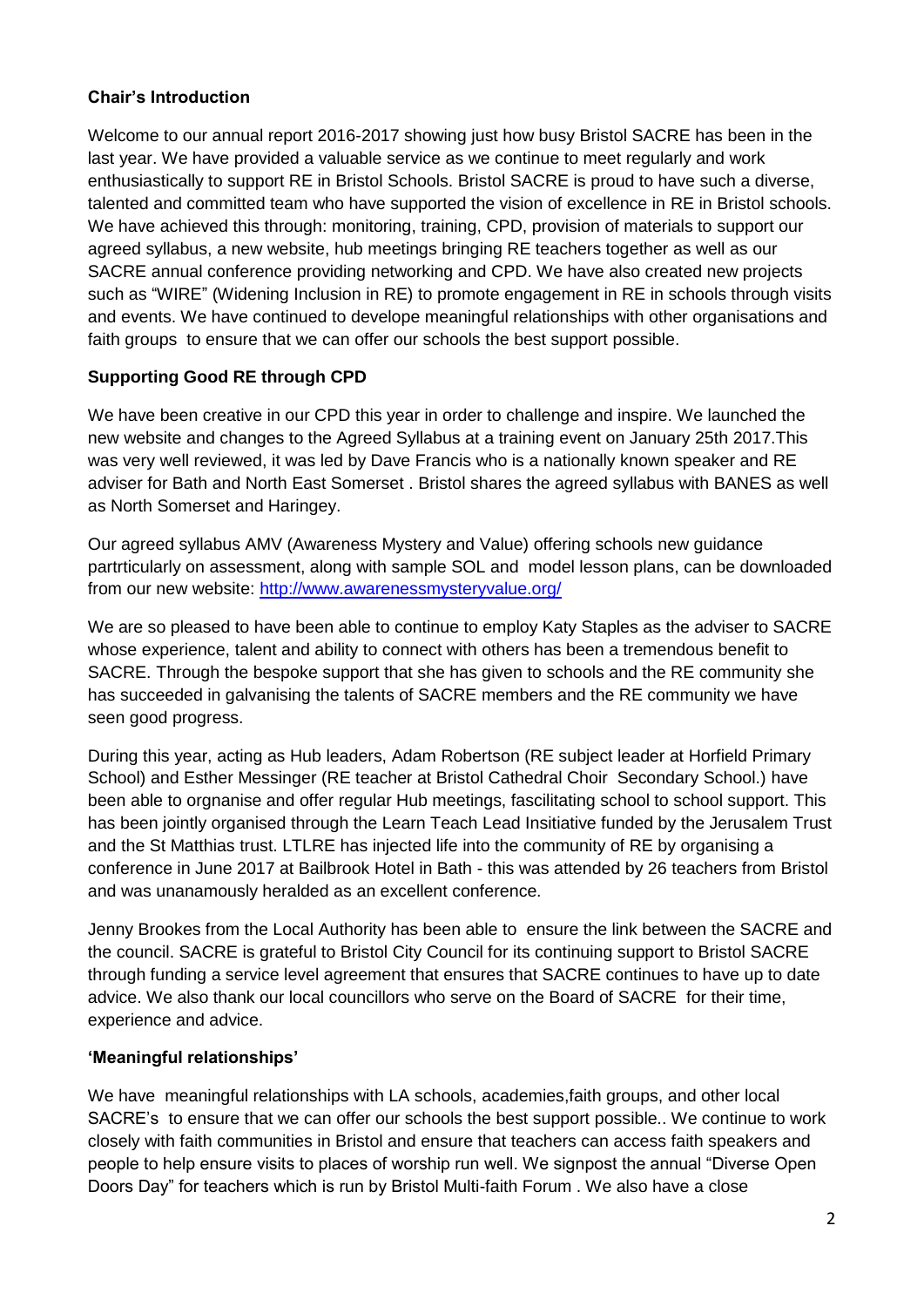partnership with Bristol University (Dr Janet Orchard a member of SACRE is a senior lecturer and organised the RE PGCE course during this reporting period). We work together to ensure there is continued support for teachers of RE from their PGCE or ITT into their teaching career. (We also maintain close links with local interfaith groups and Duncan Struthers form Bristol Multi-Faith Forum also sits on Bristol SACRE. We are also forging new relationships with the Teaching Schools Alliance and groups of schools such as Partnership NW24 and offer CPD and support to improve standards in RE in Bristol through those networks.

## **RE Success**

While it is important to tackle the concerns and challenges faced by the RE community, it is also worth taking a moment to celebrate our successes. Our GCSE figures show highest level of performance this year in comparison with the last 5 years, with 70% A\*-C and 97.2% A\*-C at GCSE and 74% A\*-C success at A Level. A particular well done to those schools that have maintained high perfomance and improved success. Congratualations to SMRT and Redland Green and Bristol Cathedral Choir School for outstanding success. Also well done to Ashton Park, Bristol Free School, Fairfield High School, Oasis Brightstowe, and St Bedes who all celebrated significant increases in RE qualification performance figures.

### **'Immensely proud'**

I continue to be immensely proud to serve as the Chair of Bristol SACRE and am grateful for the hard work and diligence of this committed group of diverse individuals,who share one purpose:to contribute to the effectiveness of RE in Bristol. They are all RE champions in their own right bringing togeher such expertise in their respective fields. I would like to take this opportunity to thank them for all their hard work this year. I would also like to thank our amazing advisor Katy Staples whose commitment, energy, smile and patience in continuing to pull together all of the strands that make Bristol SACRE so relevant and successful. My continued thanks to all of the RE community that support us and of course to Bristol City Council for funding that makes our work possible.

Let's keep up the good work.

## **Esther Deans MBE**

### **Chair, Bristol SACRE**

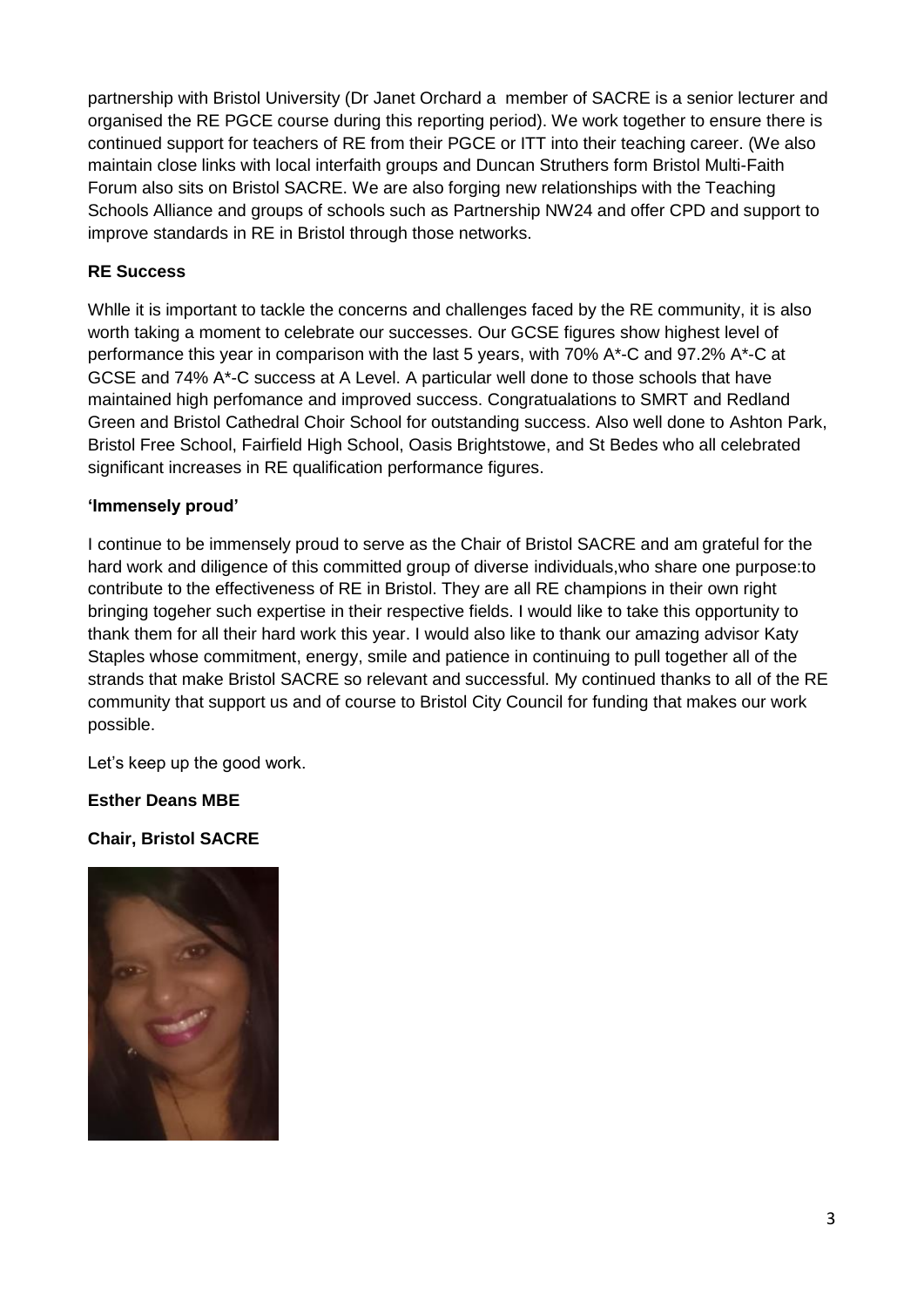# **What is SACRE?**

SACRE is the abbreviation for the **Standing Advisory Council on Religious Education**. It is a constituted committee of Bristol Council; Its composition is specifically multi-faith and includes serving primary and secondary school teachers. It also includes representative councillors from the council. There is also a representative from the British Humanist Association.

It is a **statutory** requirement for every Local Authority to have a SACRE and to support its work. Religious Education is the only curriculum subject to have a curriculum that is *locally agreed*. The purpose of SACRE is to advise on the effective provision of RE and Collective Worship, and to create and monitor the Agreed syllabus within Bristol.

Bristol SACRE believes that Religious Education is unique because it is the only subject where the curriculum is not prescribed nationally but agreed locally. This means that we can ensure that the syllabus we offer children and young people gives examples of belief lived and practised by people who have lived and currently live in their locality.

SACRE takes an active part in the review of the Locally Agreed Syllabus every 5 years. The current agreed syllabus was implemented in 2016 and will next be reviewed in 2021.

# **How SACRE is funded and administered**

During this reporting year SACRE received funding of **£ 9,625** from Bristol Council. SACRE creates an annual budget plan for how its funding is to be spent and expenditure is monitored at every meeting.

All SACRE's members are volunteers who give up their time freely and enthusiastically to help SACRE with its work.

# **SACRE Adviser**

The SACRE Adviser advises SACRE and enacts its decisions. In 2012, a Service Level Agreement was drawn up between the Diocese of Bristol and the SACRE. This has provided SACRE with a dedicated and experienced resource, in the shape of Katy Staples. Katy also advises South Glos and Swindon SACRE and has extensive expertise in education and working in schools. During this period, the Local Authority was represented at SACRE meetings by Elected Members and Jenny Brookes, Teaching and Learning Consultant with "Trading with Schools". Jenny has acted as a link officer for SACRE to the Local Authority to ensure that the services offered by the Service Level Agreement are effective and met the needs of SACRE and teachers of Religious Education in Bristol.

SACRE works to the non-statutory guidance in the 1994 document: Circular 1/94. Parts of that document have been replaced with the guidance: 'Religious Education in English Schools: Non- statutory guidance 2010'.

Bristol Council has approved a constitution for SACRE. A copy of the constitution may be obtained from the Clerk to SACRE, April Pye [april.pye@bristol.gov.uk](mailto:april.pye@bristol.gov.uk)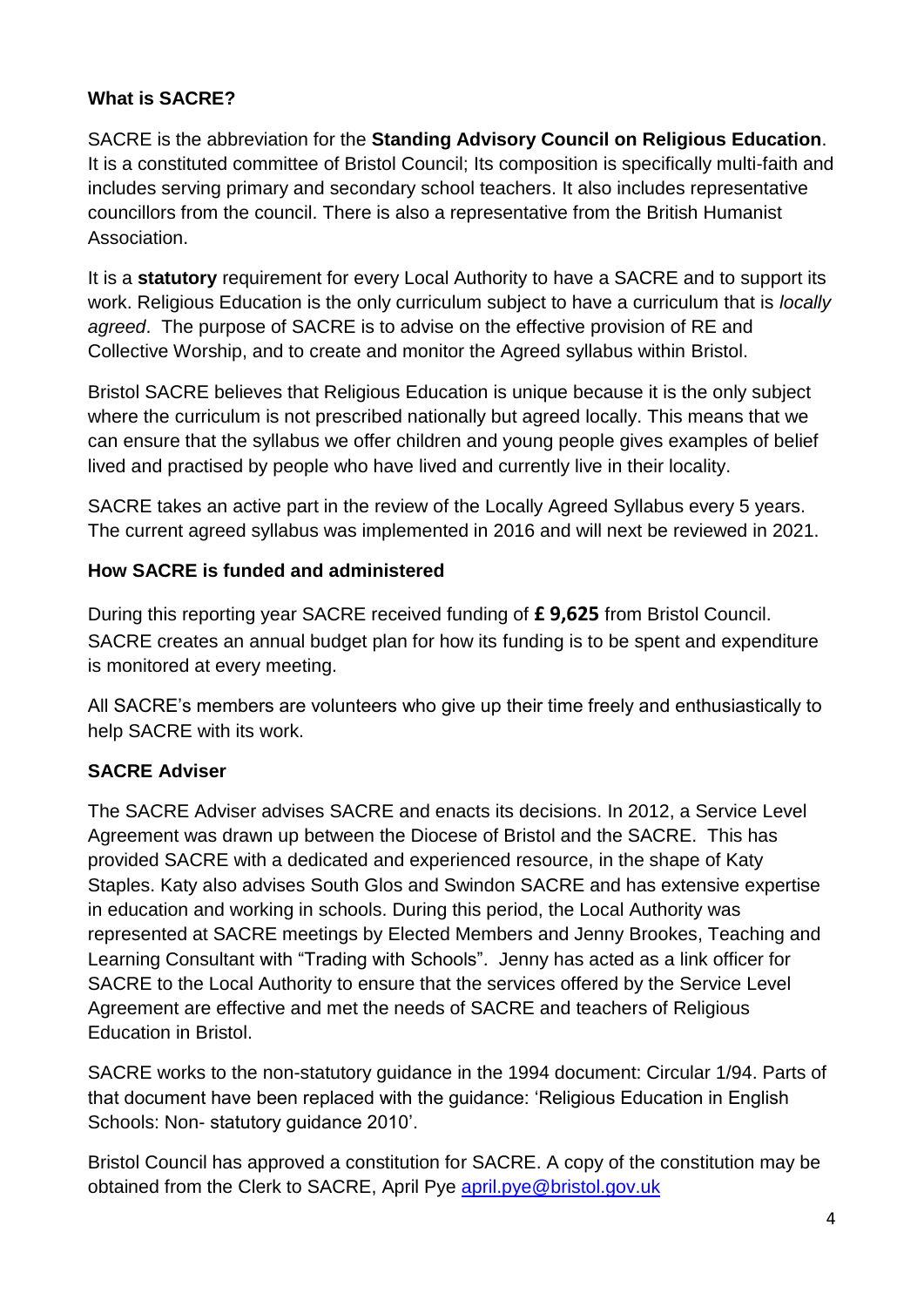# **Priorities for 2016 - 2017**

SACRE has created a five year development plan which focusses on the following key priorities:

- Improving Religious Education in Bristol Schools
- Ensuring the effectiveness of SACRE's partnership with the Local Authority and to assess the impact of the locally agreed syllabus
- To develop and enhance the possibilities for spiritual, moral, social and cultural development offered through Collective Worship (Assemblies)
- Encourage Schools, Academies and Colleges to celebrate the religious and cultural diversity found in Bristol and work with other local agencies to ensure this

This development plan ensures that the funding we receive is used well and targeted to support teachers in schools deliver high quality RE.

## **A renewed agreed syllabus for Bristol**

During 2016 a wholescale review was held of the agreed syllabus. This is a key responsibility of SACRE, and therefore the key activity for this period. After discussion with members of SACRE, and members of other SACREs with whom we share an Agreed Syllabus and teachers more widely, it was decided to move to renew the existing syllabus and relaunch it with a new website. The following reasons guided SACRE's decision in this matter:

- Feedback from teachers (particularly in the primary sector) that they needed more support in assessment in line with systems in other subjects.
- We had only changed the agreed syllabus in 2010 and many schools felt in a period of huge upheaval in other subjects. Teachers had only just started to fully implement the 2010 syllabus, so it was not the time for further change..

To this end, the Agreed Syllabus conference worked with members from North Somerset, Bath and North East Somerset, and Haringey to update the guidance and support for schools and to make it accessible through a new, stylish and efficient website:

## <http://www.awarenessmysteryvalue.org/>

In addition, Bristol SACRE have made some recommendations about the engagement that schools should make with local beliefs : At each key stage they are recommended to visit at least one place of worship or have a visitor from the Christian faith and at least one other belief. SACRE have also developed some 'locally distinctive' units that are based on religion and belief found in the local area – for example, the life of John Wesley and his links to Bristol, the Sunday Assembly as a local expression of collective atheist/ agnostic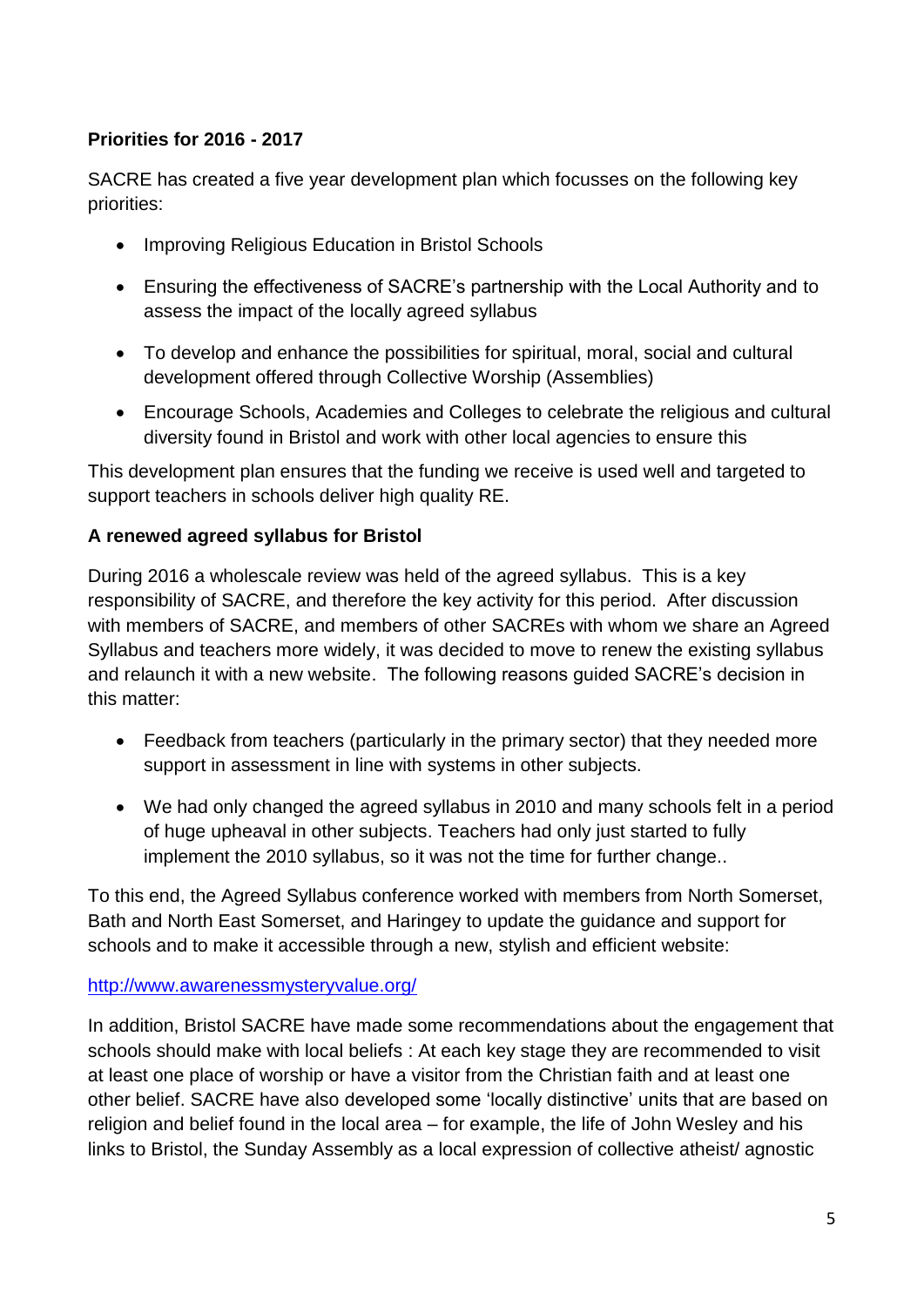belief, St Nicholas Tollentino as a community seeking to welcome and support Refugees and Asylum seekers.

# **Support for schools**

In line with its key priority to raise attainment in RE through advising and training teachers, SACRE undertook the following work in 2016 – 2017:

# *RE-Launch of the agreed syllabus*

The agreed syllabus was re-launched at a special conference held on 25th November 2016 at the Engineers House in Clifton. The keynote speaker was David Francis who was the architect of "Awareness Mystery and Value" and is the adviser to Bath and North East Somerset SACRE. 28 delegates attended the launch, with 100% of respondents saying the event was 'good or excellent'.

Further support to schools that had not been able to attend the initial re- launch was offered through hub meetings where implementing the newly launched agreed syllabus was an item. Katy Staples and Adam Robertson also offered support to Bristol schools who are part of the NW24 Partnership through offering a workshop at their annual conference held on January 3rd 2017 , there were 15 attendees. The response to the agreed syllabus has been very positive, with teachers specifically commenting that they can see the improvement in the quality of children's engagement and learning about religion and belief.

# *Best Practice Forums and Learn, Teach, Lead RE*

A very exciting development in RE has been the *Learn, Teach, Lead RE (LTLRE)* project. This is a project that has run successfully in Devon and Cornwall, and has been extended to include Somerset, Bristol and South Gloucestershire. It is has secured funding from external sources with the aim of creating a network of RE 'hubs' that will train 'hub leaders' to offer support and training to all teachers, both primary and secondary to improve the teaching of RE.

The inaugural conference for the LTLRE project was held from  $30<sup>th</sup>$  June – 1<sup>st</sup> July 2016 at Tortworth Court in Gloucestershire. 62 delegates attended, many from across Bristol schools. Speakers had a national profile and the conference which was a one night residential was very well reviewed and helped to forge a tighter RE community.

The Best Practice Network meetings, run by SACRE for many years, have now been rebranded as the 'Bristol RE Hubs'. They meet 3 times per year and are free for all primary and secondary Bristol teachers and teaching assistants. Bristol SACRE has used some of its budget to support these hubs and is delighted that a member of SACRE and teacher at Horfield CE Primary School, Adam Robertson, has become an accredited hub leader for the Primary phase. Esther Messinger, a Secondary RE teacher at Bristol Cathedral Choir School, co-ordinates the secondary group. The SACRE adviser, Katy Staples, assists in organising and briefing delegates. The new hub met three times over 2016 -17 and attracted good numbers of attendees – an average of 15 per session, which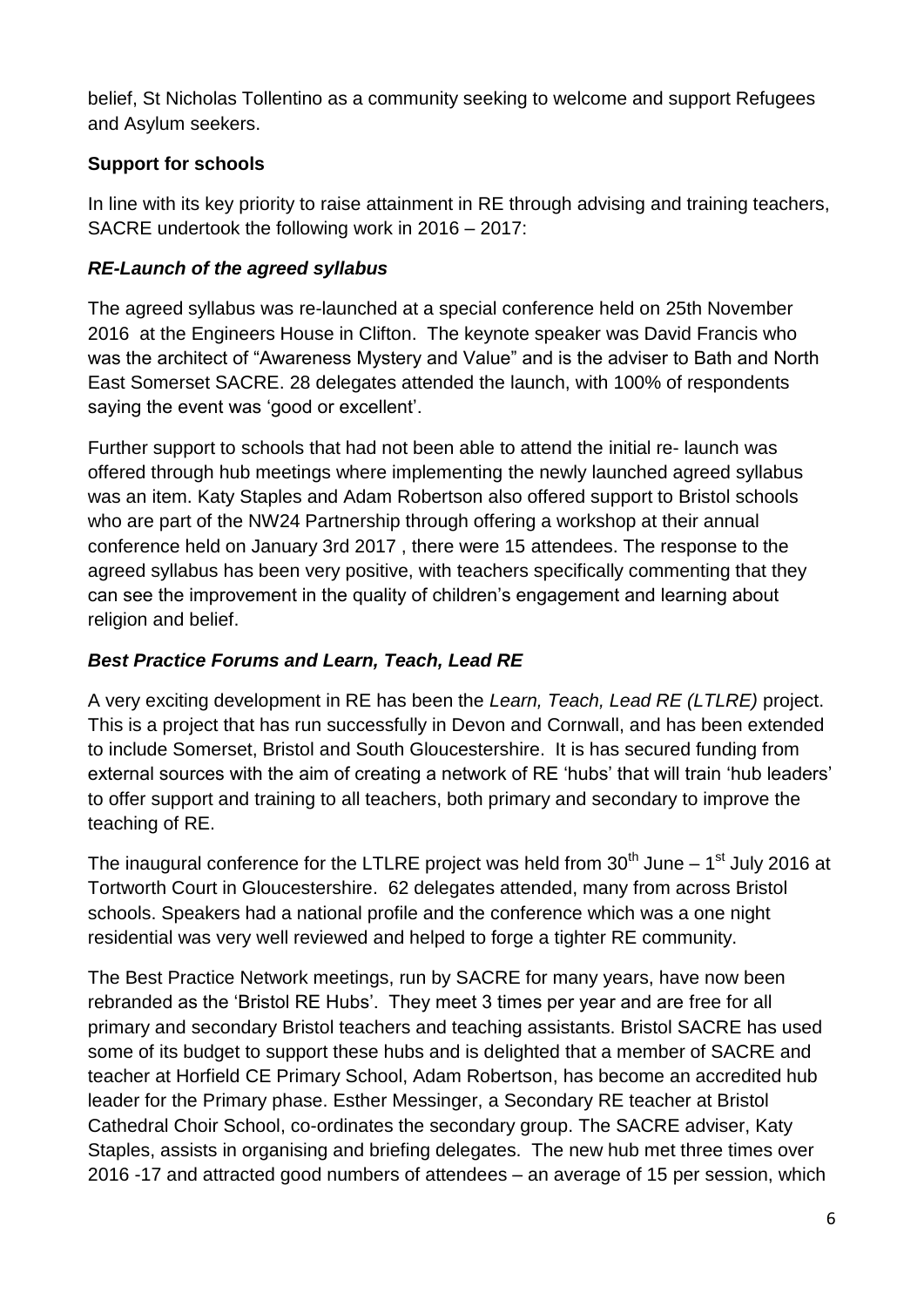is a big increase on previous years. Thanks go to Adam and Esther for their drive and organisation.

# *Individual support for schools*

In addition to designing and hosting conferences, SACRE has also continued to offer schools in Bristol the opportunity to have individualised support led by the SACRE adviser. This can be in the form of working with teachers or leading staff meetings or INSET. Katy and Adam Roberston have worked with Bridge Farm, Fishponds CofE Academy, Saint Mary Redcliffe Primary, Sefton Park, Whitefields, Hannah Moore, Waycroft, Headley Park and Fair Furlong to help them develop their understanding of the new curriculum.

## *Support for faith communities and schools*

We continue to work closely with faith communities in Bristol and ensure that teachers can access faith speakers and people to help ensure visits to places of worship run well. Chris Selway, a member of South Glos SACRE, has produced a directory that contains a list of high quality contacts to enable schools to know who to go to for visits. This has been incredibly well received by staff across Bristol. and is available for schools via the AMV website :

[http://www.awarenessmysteryvalue.org/2016/g03-resources-visitors-and-local-places-of](http://www.awarenessmysteryvalue.org/2016/g03-resources-visitors-and-local-places-of-worship/)[worship/](http://www.awarenessmysteryvalue.org/2016/g03-resources-visitors-and-local-places-of-worship/) .

In addition, we signpost the annual "*Diverse Open Doors Day*" for teachers which is run by Bristol Multi-faith Forum . Every year a small number of Bristol teachers take the opportunity to benefit from this day.

# **Monitoring of RE provision in Bristol**

A key task for SACRE is to monitor the overall provision of RE in Bristol schools. This is quite a difficult task, as it is some years since individual school Ofsted reports specifically commented on RE. The main evidence base that SACRE has to work from is the data from examinations. The data is presented and analysed below

# **Public Examination results**

Results for the **2017 GCSE**:

A total of 1836 students were entered for a public examination in RE which is a decrease since last year of 44 students.(This decrease is much less than in other parts of the country) 966 of these students were female: 51% of entrants were female. This represents a better gender equality of uptake for RE than is found in other parts of the country.

Results from the 2017 GCSE showed that 70% of students received a grade between A\*-C, which is the same as the national average of 70 % but higher than the results in Bristol last year of 67%  $A^*$ -C.

|  | Grade |  |  | 2011/2012 2012/2013 2013/2014 2014/2015 |  | 2015/16 | 2016-17 |
|--|-------|--|--|-----------------------------------------|--|---------|---------|
|--|-------|--|--|-----------------------------------------|--|---------|---------|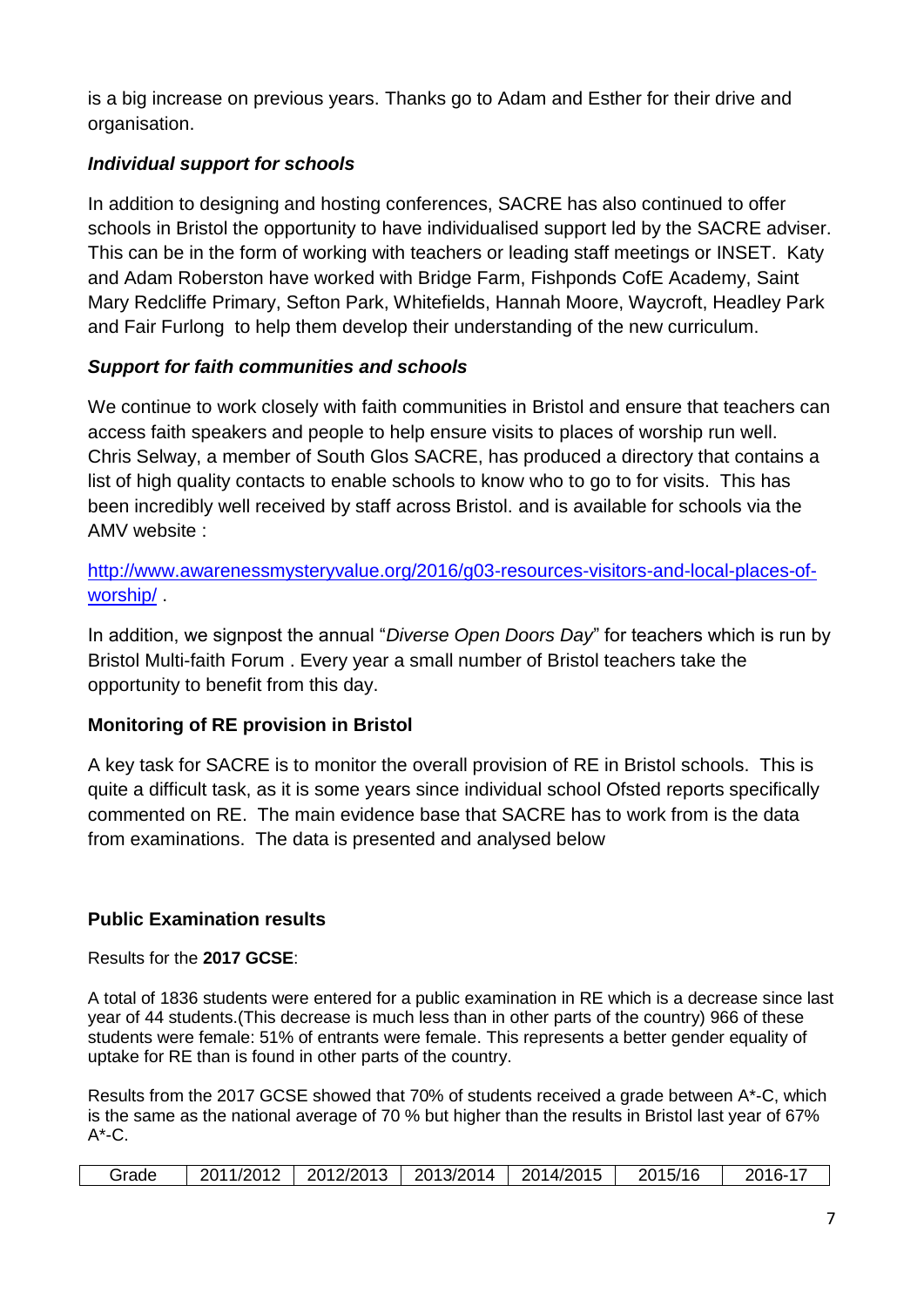|  |                 | $A^*$ -C                      | 62.5%                                      | 68.9% | 68.6%             |   |    |    | 71.0% |                                  |    |             | 67%          |       | 70%                    |  |
|--|-----------------|-------------------------------|--------------------------------------------|-------|-------------------|---|----|----|-------|----------------------------------|----|-------------|--------------|-------|------------------------|--|
|  |                 | $A^*$ -G                      | 97.2%                                      | 96.3% | 97.3%             |   |    |    | 96.9% |                                  |    |             | 96.4%        |       | 97.2%                  |  |
|  |                 |                               |                                            |       |                   |   |    |    |       |                                  |    |             |              |       |                        |  |
|  | 3               |                               | <b>Count of Candidate Number</b>           |       | Column Labels   v |   |    |    |       |                                  |    |             |              |       |                        |  |
|  | 4               | <b>Row Labels</b>             |                                            | $-$ * |                   | А |    | в  | С     | D                                | Ε  | F           |              |       | <b>G</b> U Grand Total |  |
|  | 5               | <b>Ashton Park School</b>     |                                            |       |                   | 4 | 23 | 45 | 34    | 20                               |    | 22 10       | -7           |       | 165                    |  |
|  | 6               |                               | <b>Bedminster Down School</b>              |       |                   |   | 3  | 7  |       | 2                                | 1  | 1           |              |       | 14                     |  |
|  | 7               |                               | <b>Bridge Learning Campus</b>              |       |                   |   |    | 2  | з     |                                  | 2  | 2           | $\mathbf{1}$ |       | 10                     |  |
|  | 8               |                               | <b>Bristol Brunel Academy</b>              |       |                   | 1 | 2  | 4  | 4     | 3                                | 1  |             |              |       | 15                     |  |
|  | 9               |                               | <b>Bristol Cathedral Choir School</b>      |       |                   | 8 | 12 | 13 | 7     | 4                                |    |             |              |       | 44                     |  |
|  | 10              | <b>Bristol Free School</b>    |                                            |       |                   | 9 | 13 | 18 | 16    | 9                                | 6  | 6           | - 1          |       | 78                     |  |
|  | 11              |                               | <b>Bristol Metropolitan Academy</b>        |       |                   |   | 5  | 4  | 10    | 5                                | 1. | 1           |              | 1     | 27                     |  |
|  | 12              | Colston's Girls' School       |                                            |       |                   | 4 | 14 | 8  | 8     |                                  | 2  |             |              |       | 36                     |  |
|  | 13              | Cotham School                 |                                            |       |                   | 7 | 13 | 31 | 26    | 25                               | 12 | 3           | 2            | 4     | 123                    |  |
|  |                 | 14 Fairfield High School      |                                            |       |                   | 9 | 17 | 38 | 19    | 18                               | 10 | з           | 5            | 2     | 121                    |  |
|  | 15              | <b>Henbury School</b>         |                                            |       |                   | 1 | 2  | 9  | 16    | 9                                |    | 20 17 11 15 |              |       | 100                    |  |
|  | 16 <sup>1</sup> |                               | Oasis Academy Brightstowe                  |       |                   | 2 | 9  | 19 | 15    | 18                               | 18 | 8           |              | 8 1 2 | 109                    |  |
|  | 17              |                               | Oasis Academy Brislington                  |       |                   | 8 | 12 | 12 | 13    | 7                                | 4  | 3           | -5           |       | 64                     |  |
|  |                 |                               | 18 Oasis Academy John Williams             |       |                   |   | 5  | 7  | 11    | 4                                |    |             |              |       | 27                     |  |
|  | 19              | <b>Orchard School Bristol</b> |                                            |       |                   | з | 14 | 21 | 18    | 24                               |    | 9 12        | 6            | -5    | 112                    |  |
|  |                 | 20 Redland Green School       |                                            |       | 34                |   | 44 | 51 | 29    | 14                               | 2  | 4           |              | 1     | 179                    |  |
|  |                 |                               | 21 St Bede's Catholic College              |       | 38                |   | 36 | 53 | 30    | 7                                | 3  | 1           | 1            |       | 169                    |  |
|  |                 |                               | 22 St Bernadette Catholic Secondary School |       |                   | 5 | 16 | 39 | 17    | 21                               | 10 | 8           | 8            | 7     | 131                    |  |
|  |                 |                               | 23 St Mary Redcliffe and Temple School     |       | 49                |   | 59 | 58 | 19    | 14                               | з  | 2           | 2            | 2     | 208                    |  |
|  |                 |                               | 24 The City Academy Bristol                |       | 10                |   | 19 | 19 | 20    | 15                               | 9  | Δ           |              |       | 104                    |  |
|  | 25              | <b>Grand Total</b>            |                                            |       |                   |   |    |    |       | 192 318 458 315 219 135 85 64 50 |    |             |              |       | 1836                   |  |

### **Table of GCSE results 2017**

Some schools (Bedminster Down, Bridge Learning Campus, Bristol Brunel Academy, Bristol Cathedral Choir School, Bristol Metropolitan Academy, Bristol Free School Colston's Girls' School, Oasis Academy Brislington, Oasis Academy John Williams,) are entering less than 100 candidates for a public exam. This may lead us to ask what access to the legal entitlement to Religious Education the students who were not entered for a public exam are being afforded at KS4.

Some schools are entering a majority of their pupils for a public examination and have seen an improvement in their exam results, Ashton Park entered 165 pupils and saw an 11% increase in A%-C grades , Bristol Free School entered 78 students and saw a 5% improvement in the A\*-C grades, Fairfield High School entered 121 pupils and had a 9% improvement in A\*-C, Oasis Brightstowe 109 entries and a 9% improvement, St Bedes 169 students and also a 9% improvement.

The school entering a large cohort which may need the greatest support going forward is Henbury school which entered 100 students and saw a drop of 13% in their A\*-C achievement for Religious Education.

### **Key Stage 5 Religious Studies Outcomes**

A total of 143 students were entered for GCE A' Level RE, from 9 centres, this represents a general consistency in entry numbers from last year from the 145 entered last year.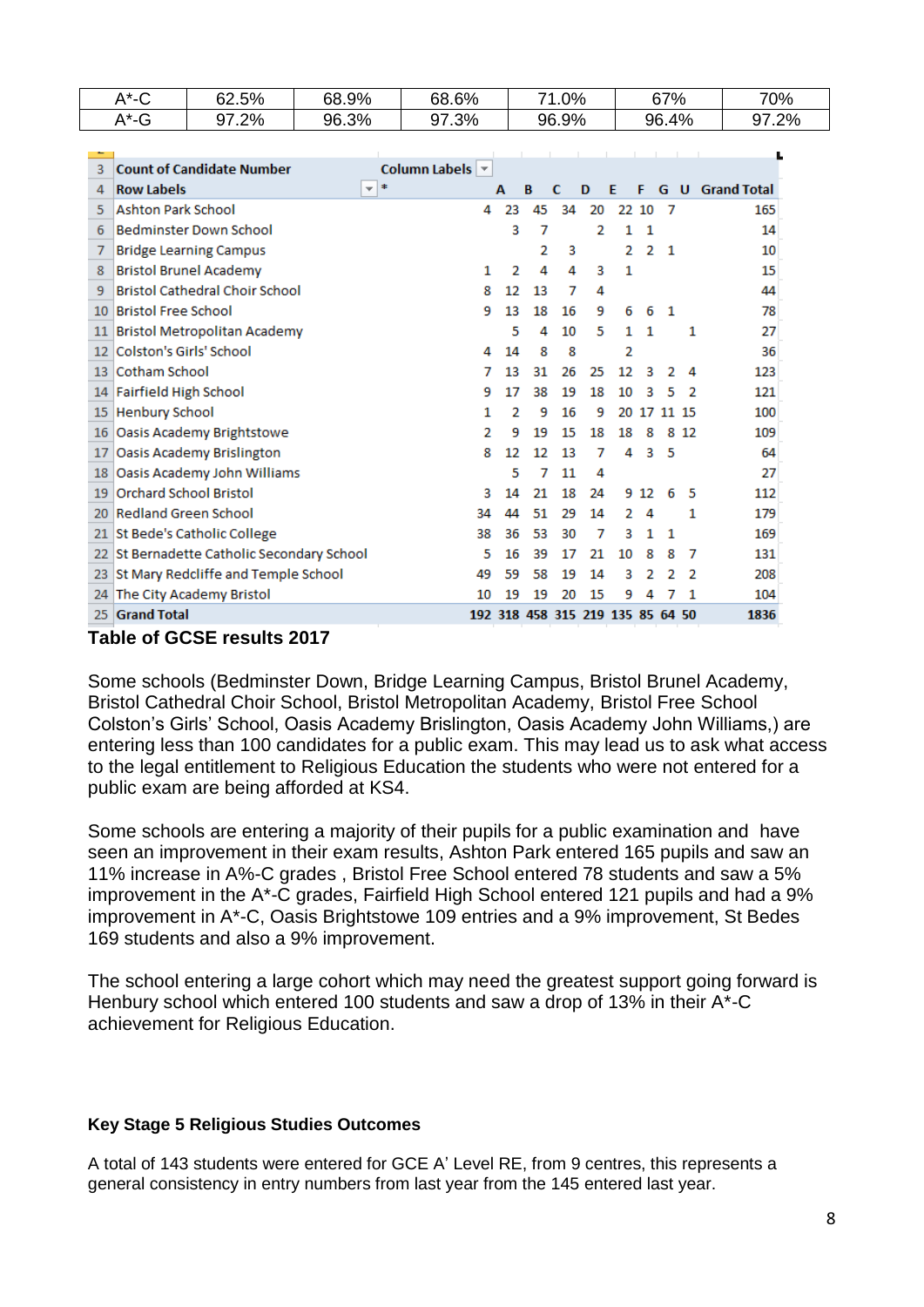Of the 80 students we have received data about, from the 143 entered, they achieved 74% A\*-C grades. As the data is not complete we are unable to make any further comparisons or conclusions.

| 3   | <b>Count of Pupil Number</b>                  | Column Labels   ▼ |              |    |                |       |    |                               |
|-----|-----------------------------------------------|-------------------|--------------|----|----------------|-------|----|-------------------------------|
|     |                                               |                   |              |    |                |       |    |                               |
| 4   | <b>Row Labels</b><br>$\overline{\phantom{a}}$ | 丰                 |              |    |                |       |    | A B C D E (blank) Grand Total |
| 5   | <b>Ashton Park School</b>                     | 1                 |              |    | 1.             | 11    | 3  | 8                             |
| 6   | <b>Bristol Cathedral Choir School</b>         | з.                | $\mathbf{1}$ | 5. |                | 5 1 3 | 4  | 22                            |
|     | Colston's Girls' School                       | 1                 |              |    | 1.             | -1    | 3  | 6                             |
| 8   | Cotham School                                 |                   |              | з. |                | 4 1 1 | 8  | 17                            |
| 9   | Merchants' Academy                            |                   |              | 1. | -2             |       |    | 4                             |
|     | 10 Redland Green School                       |                   | 1.           | 6  |                | 43    | 9  | 23                            |
|     | 11 St Bede's Catholic College                 | 11                |              | 2  |                | 1 2 1 | 10 | 18                            |
|     | 12 St Mary Redcliffe and Temple School        |                   | 4            | 4  |                | 66    | 14 | 34                            |
| 13  | The City Academy Bristol                      |                   |              |    |                |       | 11 | 11                            |
| 14  | <b>Grand Total</b>                            |                   |              |    | 6 7 22 24 15 6 |       | 63 | 143                           |
| $-$ |                                               |                   |              |    |                |       |    |                               |

## **A table of Religious Studies A' Level results 2017**

## **Attendance by SACRE members at outside events**

## **South West Regional SACRE conference**

Two SACRE members attended the March 2016 conference of South West SACREs and reported back to the following SACRE meeting.

## **National Association of SACREs (NASACRE) Annual General Meeting,**

## **17th May 2016:**

This was attended by our SACRE adviser Katy Staples.

The keynote speech was by **Rt. Hon. Baroness Elizabeth Butler-Schloss,** chair of the recently commissioned Commission on Religions and Belief in British Public Life. This is a key piece of work that may have significant ramifications for the state of religious education in the UK, and the role of SACREs in the future.

## **Statutory matters**

SACRE has a statutory role to decide on any determinations. These are requests by schools to move away from the requirement for collective worship to be wholly, broadly or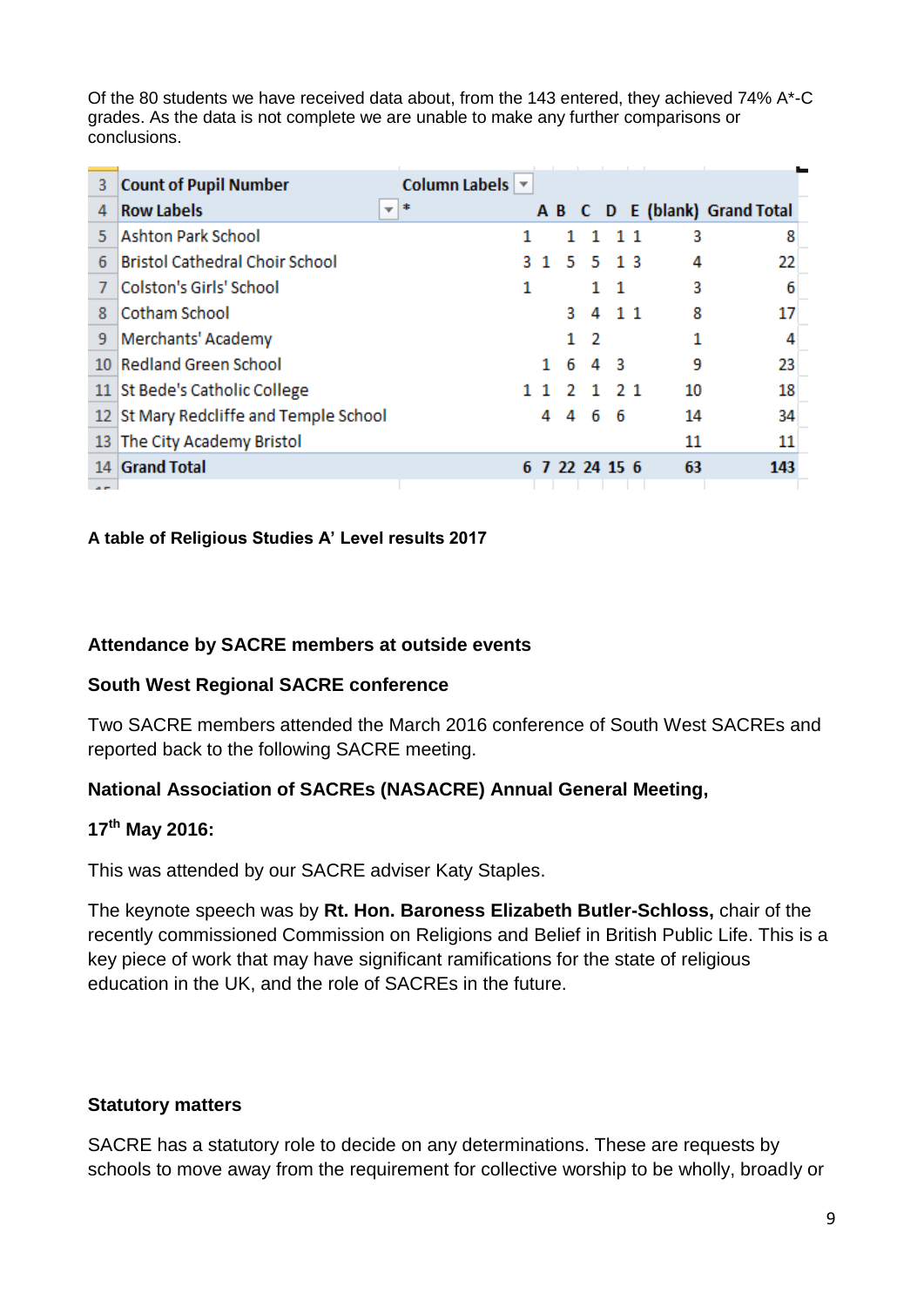mainly of a Christian character. During the period of this report, there have been no requests for determinations.

Where a complaint has been made about the RE curriculum in a Bristol school, it should be referred to Bristol Council for it to deal with. Bristol City Council has undertaken to seek SACRE's advice on any such complaint. There have been no formal complaints within this reporting period.

SACRE has a complaints procedure to deal with any complaints made against SACRE. There were no such complaints in the reporting period.

The four groups or committees that have served for the year 2016-17

#### **Committee A**

Isabella Harding Dr. Tamar Hodos Mohammad-Nassir Miah Rachel Noyce Eric Aidoo Annette Allen Balbir Nirwan Rob Ford **Committee B** Jill Dickinson Duncan Struthers

#### **Committee C**

Esther Deans Adam Robertson Jackie Walsh Vicky Wiltshire

#### **Committee D**

Gill Kirk Liz Radford Ruth Pickersgill Carole Johnson

#### **Co-opted members:**

Marie Hackett Michael Gower Janet Orchard/ Teresa Griffiths

**Support Officers:** Katy Staples [katy.staples@bristoldiocese.org](mailto:katy.staples@bristoldiocese.org)

#### Jenny Brookes

**Clerk: April Pye [april.pye@bristol.gov.uk](mailto:april.pye@bristol.gov.uk)**

### **Christian Denominations and other faith**

Roman Catholic Jewish Muslim Baptist/ Free Churches **Baptist** Salvation Army Sikh **Quakers The Church of England**

#### **Associations representing teachers**

Malmesbury Secondary School Horfield CofE VC Primary School Ashton Gate Primary School Holymead Primary School Brislington

#### **The local authority**

Green **Conservative** Labour

Bristol Interfaith Group Humanist Bristol University

SACRE Adviser Telephone: 0117 906 0100

Local Authority Link Officer

OlubodunrinTokosi April Pye Bristol City Council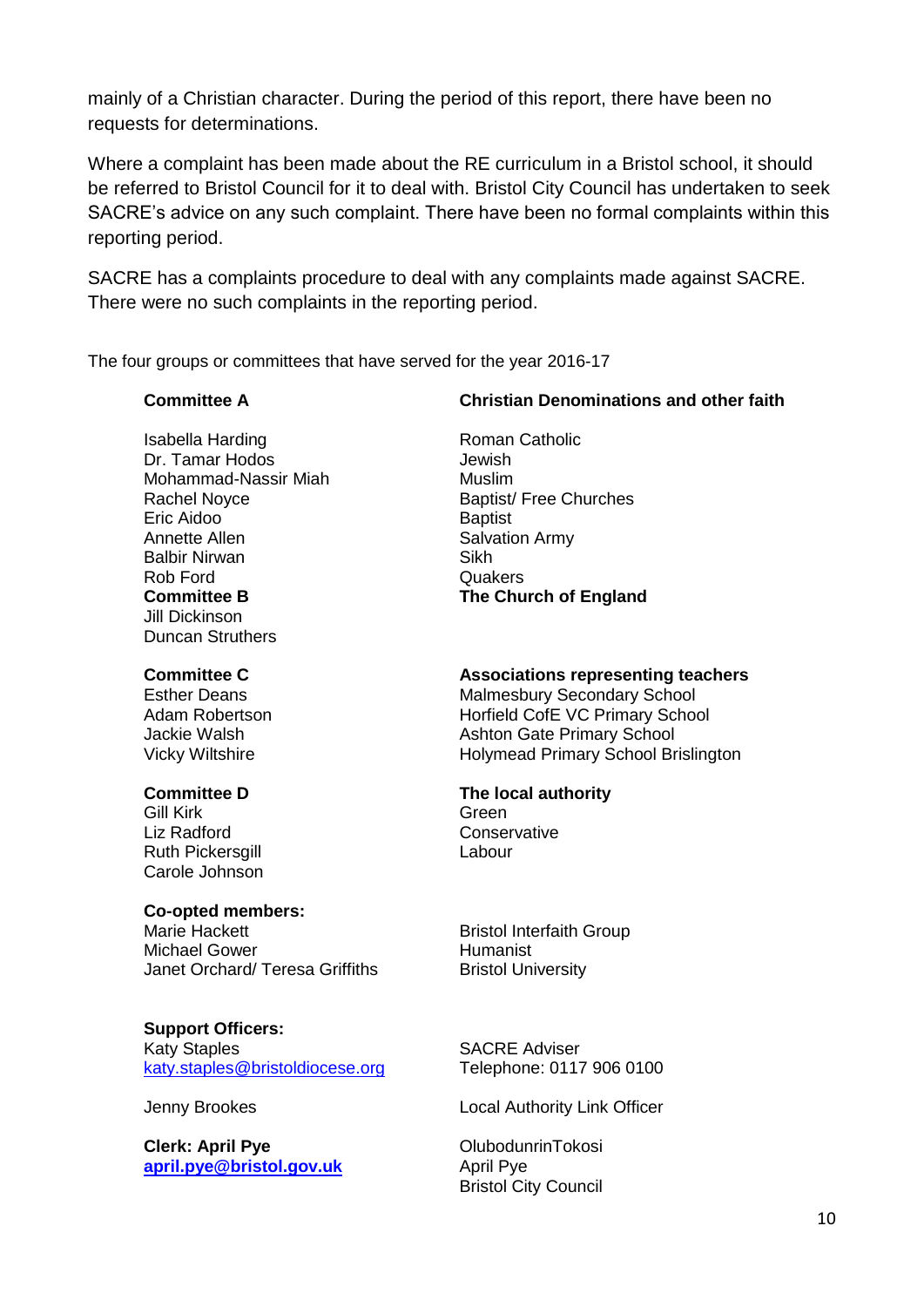Diocese of Bristol

Members may be nominated by appropriate organisations but are appointed by the council. Other members may be co-opted. (Section 391(1)(a), Education Act 1996)

## **SACRE met on three occasions during the academic year 2016-17**

**Thursday 20th October 2016 2:00pm – 3:30pm St Nicholas Tolentino Church Easton BS5 0RE**

The main agenda items were:

- 1. A talk about the worship and work of St Nick's In particular their work with and for asylum seekers and refugees "Borderland" project
- 2. Election of officers and membership welcome and update
- 3. Launch of the new agreed syllabus
- 4. Development plan

**14th March 2017 6:00pm – 7:30pm SARI (Stand Against Racism and Inequality) Offices Portland Square Bristol BS2 2WX**

The main agenda items were:

- **1.** An explanation of the work of SARI and a discussion of the rise of Islamaphobic incidents post the Brexit vote.
- **2.** The Annual Reports and the necessary actions coming from that.
- **3.** The Development plan
- **4.** The Constitution of SACRE

**29th June 2016 9:00am – 12:00pm Bristol Muslim Cultural Society Mivert Street Easton Bristol BS5 6JF**

The main agenda items were:

- 1. The support offered to schools by BMCS
- 2. Duncan Struthers offered a reflection on The Casy Review and its implications for the work of SACRE
- 3. Work on the Development Plan
- 4. Ratification of the Constitution